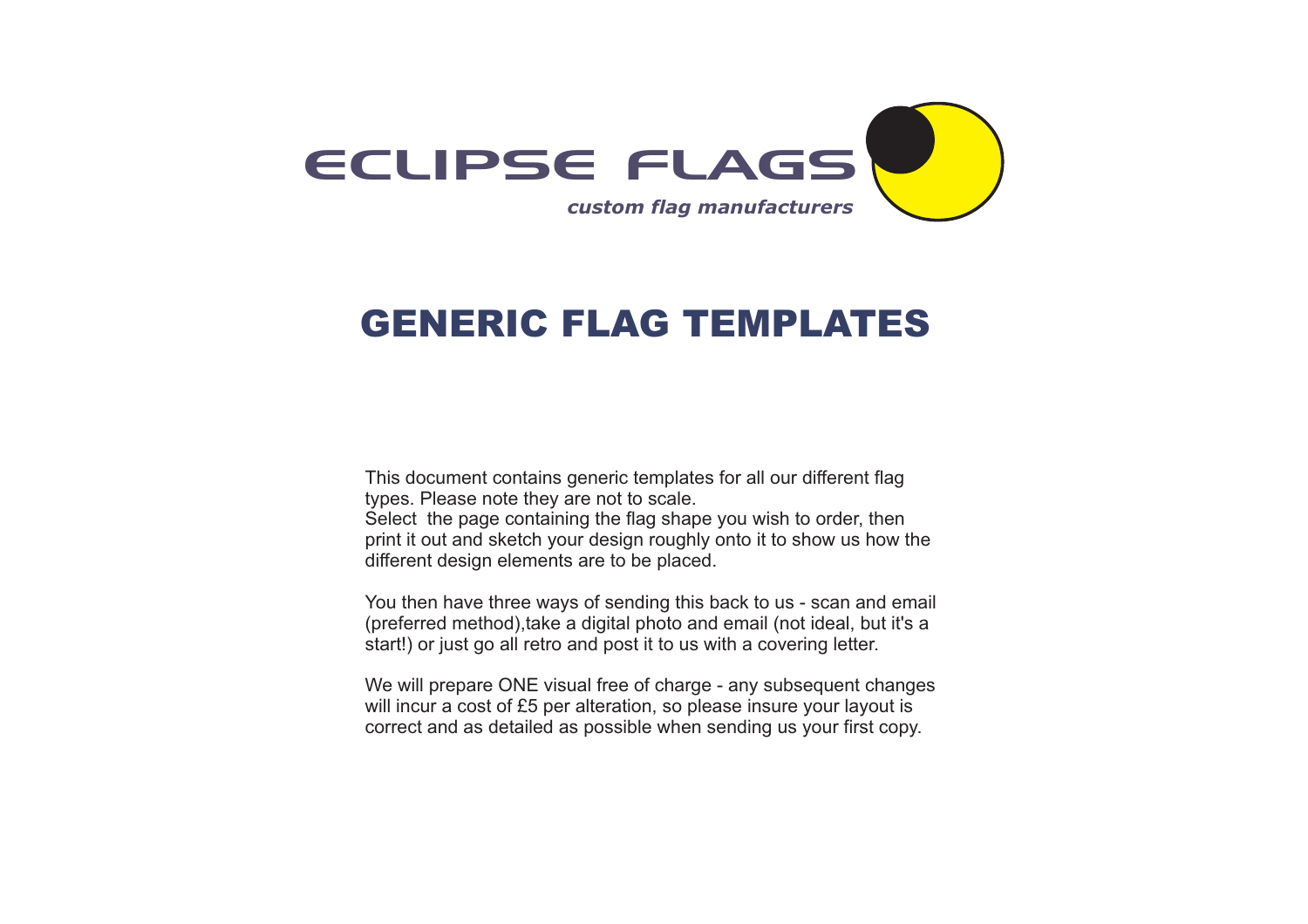### Feather / Teardrop / Sail Flags

Generic Template / Order Form *Not to scale*

#### **List any special font or colour requirements below:**

| Colours                      | Fonts        |            |
|------------------------------|--------------|------------|
|                              |              |            |
|                              |              |            |
|                              |              |            |
|                              |              |            |
| <b>SIZE</b>                  | <b>SHAPE</b> | <b>QTY</b> |
|                              |              |            |
| 100 Series (2.5m)            | Straight     |            |
| 200 Series (3.1m)            | Concave      |            |
| 300 Series (4.1m)            | Convex       |            |
| 400 Series (4.6m)            | Angled       |            |
| Sail Flag - One size<br>only | Teardrop     |            |

Name:

Address:



Postcode: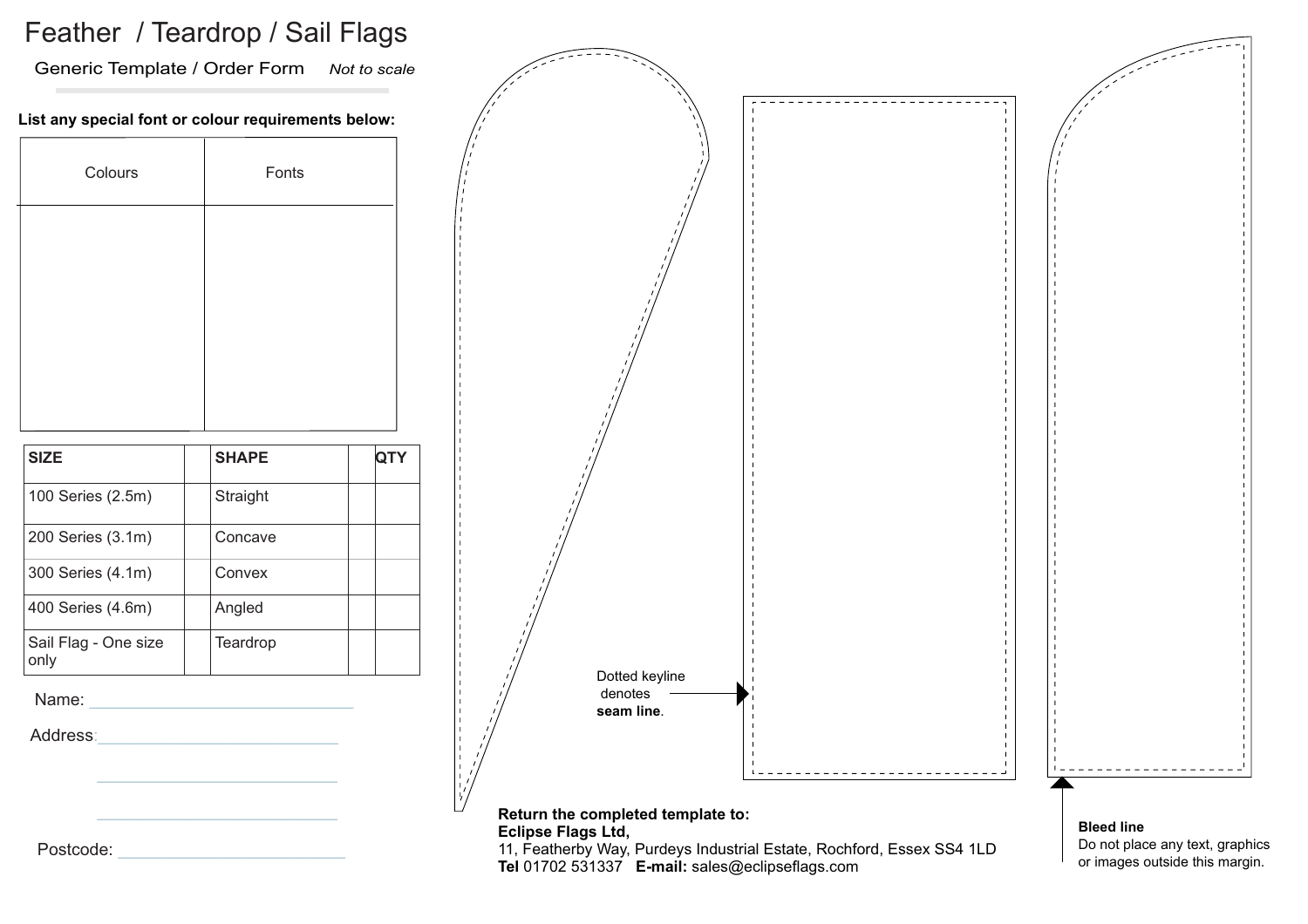## Feather / Teardrop / Sail Flags

Generic Template / Order Form Not to scale

List any special font or colour requirements below:

| REFLER BLVE       | VERDANA BOLD |     |
|-------------------|--------------|-----|
|                   |              |     |
|                   |              |     |
| <b>SIZE</b>       | <b>SHAPE</b> | QTY |
| 100 Series (2.5m) | Straight     |     |
| 200 Series (3.1m) | Concave      |     |

Angled

Teardrop

only FRED SMITH Name: 1. BURGER BUENVE. **Address** MANCHESTER

Postcode: M95 IXZ

400 Series (4.6m)

Sail Flag - One size